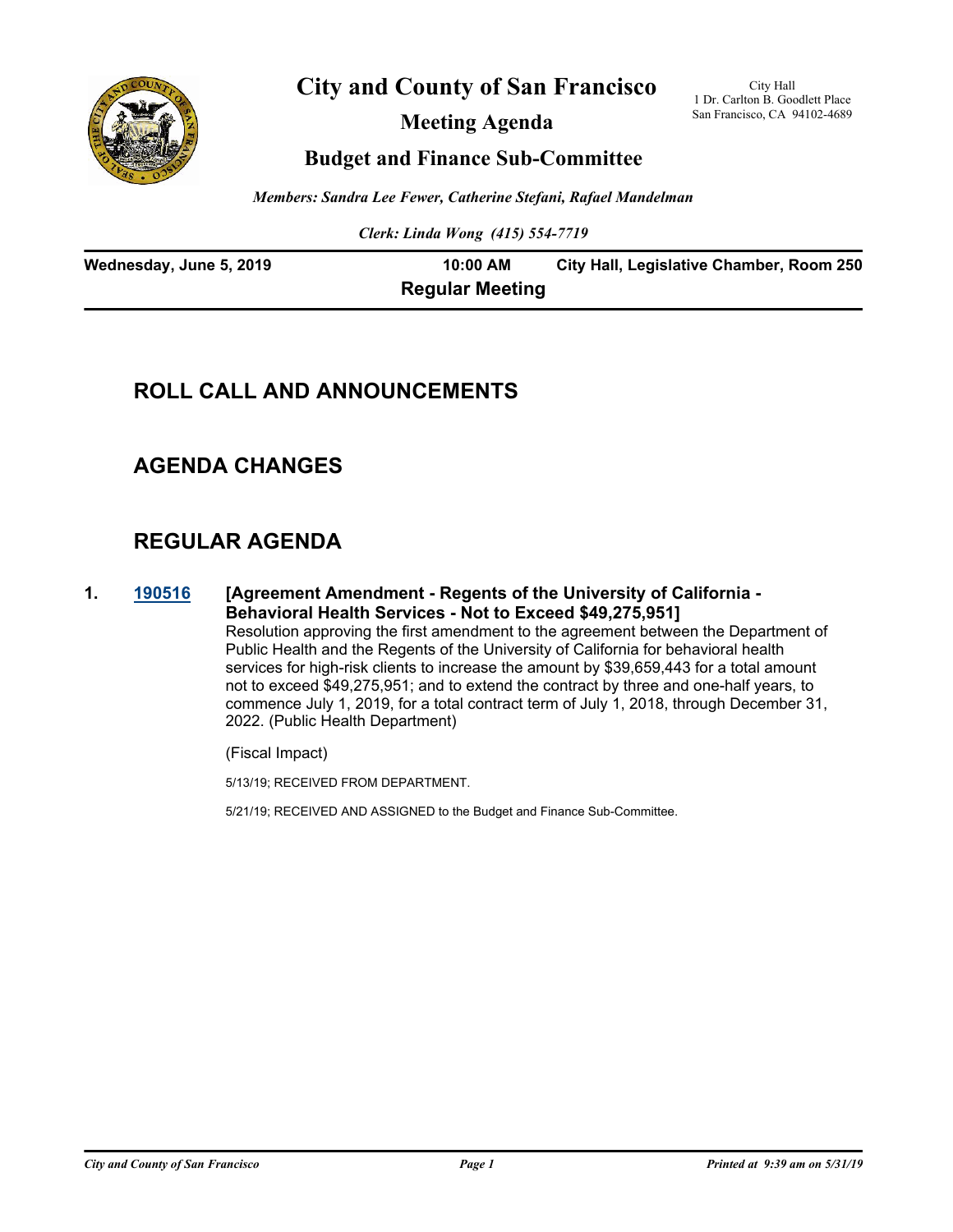# **2. [190482](http://sfgov.legistar.com/gateway.aspx?m=l&id=34604) [Accept and Expend Grant - Federal Aviation Administration - Voluntary Airport Low Emissions Grant - \$6,750,000]**

Resolution authorizing the Airport Commission to accept and expend a grant for the Voluntary Airport Low Emissions Program under the Airport Improvement Program in the amount of \$6,750,000 and any additional amounts up to 15% of the original grant, that may be offered from the Federal Aviation Administration for the purchase and installation of electrical ground service equipment infrastructure and charging stations for the period of September 1, 2019, through March 31, 2021; and affirming the Planning Department's determination under the California Environmental Quality Act. (Airport Commission)

### (Fiscal Impact)

4/30/19; RECEIVED FROM DEPARTMENT.

5/14/19; RECEIVED AND ASSIGNED to the Budget and Finance Sub-Committee.

5/20/19; REFERRED TO DEPARTMENT.

5/30/19; RESPONSE RECEIVED.

# **3. [190483](http://sfgov.legistar.com/gateway.aspx?m=l&id=34605) [Accept and Expend Grant - Federal Aviation Administration - Noise Insulation Program Grant - \$15,600,000]**

Resolution authorizing the Airport Commission to accept and expend a grant in the amount of \$15,600,000 and any additional amounts up to 15% of the original grant, that may be offered from the Federal Aviation Administration for the continuation and expansion of the Noise Insulation Program for the period of October 1, 2018, through September 30, 2023. (Airport Commission)

(Fiscal Impact)

4/30/19; RECEIVED FROM DEPARTMENT.

5/14/19; RECEIVED AND ASSIGNED to the Budget and Finance Sub-Committee.

# **4. [190480](http://sfgov.legistar.com/gateway.aspx?m=l&id=34602) [Official Advertising - San Francisco Print Media Co. (dba The SF Examiner) - FY2019-2020]**

Resolution designating San Francisco Print Media Co. (dba The SF Examiner) to be the official newspaper of the City and County of San Francisco for all official advertising for FY2019-2020. (Office of Contract Administration)

5/6/19; RECEIVED FROM DEPARTMENT.

5/14/19; RECEIVED AND ASSIGNED to the Budget and Finance Committee.

5/24/19; TRANSFERRED to the Budget and Finance Sub-Committee.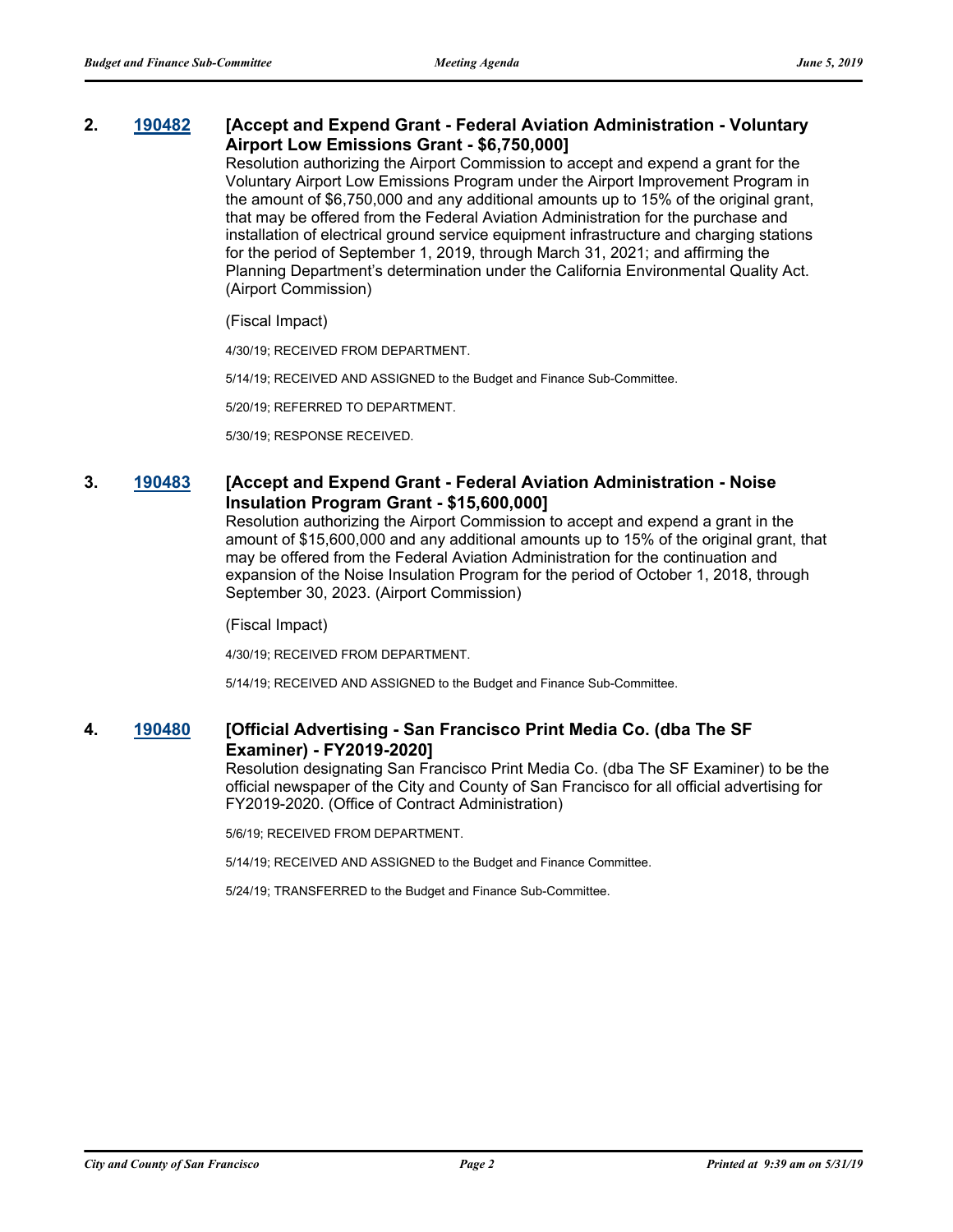# **5. [190481](http://sfgov.legistar.com/gateway.aspx?m=l&id=34603) [Outreach Community Advertising and Neighborhood Outreach Advertising - Small Business Exchange; SF Bayview; El Reportero; Bay Area Reporter; Jasmine Blue Media LLC, dba Marina Times; The Potrero View - FY2019-2020]**

Resolution designating Small Business Exchange and SF Bayview to be the outreach periodical of the City and County of San Francisco for the African American community; El Reportero to be the outreach periodical of the City and County of San Francisco for the Hispanic community; Bay Area Reporter to be the outreach periodical of the City and County of San Francisco for the Lesbian, Gay, Bisexual and Transgender community; Jasmine Blue Media LLC (dba Marina Times) to be the neighborhood outreach periodical of the City and County of San Francisco for the Marina neighborhood; The Potrero View to be the neighborhood outreach periodical of the City and County of San Francisco for the Potrero Hill, Bayview, Mission Bay, and SoMa neighborhoods; and to provide outreach advertising for FY2019-2020. (Office of Contract Administration)

5/6/19; RECEIVED FROM DEPARTMENT.

5/14/19; RECEIVED AND ASSIGNED to the Budget and Finance Committee.

5/24/19; TRANSFERRED to the Budget and Finance Sub-Committee.

# **6. [190488](http://sfgov.legistar.com/gateway.aspx?m=l&id=34610) [Contract Amendment - Instituto Familiar de la Raza - Behavioral Health Services - Not to Exceed \$28,795,895]**

Resolution approving Amendment No. 1 to the agreement between Instituto Familiar de la Raza and the Department of Public Health for behavioral health services, to increase the agreement amount by \$18,912,545 for an amount not to exceed \$28,795,895; and to extend the term by five years, from June 30, 2020, for a total agreement term of July 1, 2018, through June 30, 2025. (Public Health Department)

#### (Fiscal Impact)

5/6/19; RECEIVED FROM DEPARTMENT.

5/14/19; RECEIVED AND ASSIGNED to the Budget and Finance Sub-Committee.

## **7. [190486](http://sfgov.legistar.com/gateway.aspx?m=l&id=34608) [Professional Services Agreement - AECOM Technical Services, Inc. - Mountain Tunnel Improvement Project - Not to Exceed \$24,500,000]**

Resolution authorizing the General Manager of the San Francisco Public Utilities Commission to execute Professional Services Agreement No. PRO.0096, Mountain Tunnel Improvements Construction Management Services, with AECOM Technical Services, Inc. to provide construction management services for the proposed Mountain Tunnel Improvement Project for a total not to exceed amount of \$24,500,000 with a duration of eight years through 2027, to commence following Board approval. (Public Utilities Commission)

(Fiscal Impact)

5/6/19; RECEIVED FROM DEPARTMENT.

5/14/19; RECEIVED AND ASSIGNED to the Budget and Finance Sub-Committee.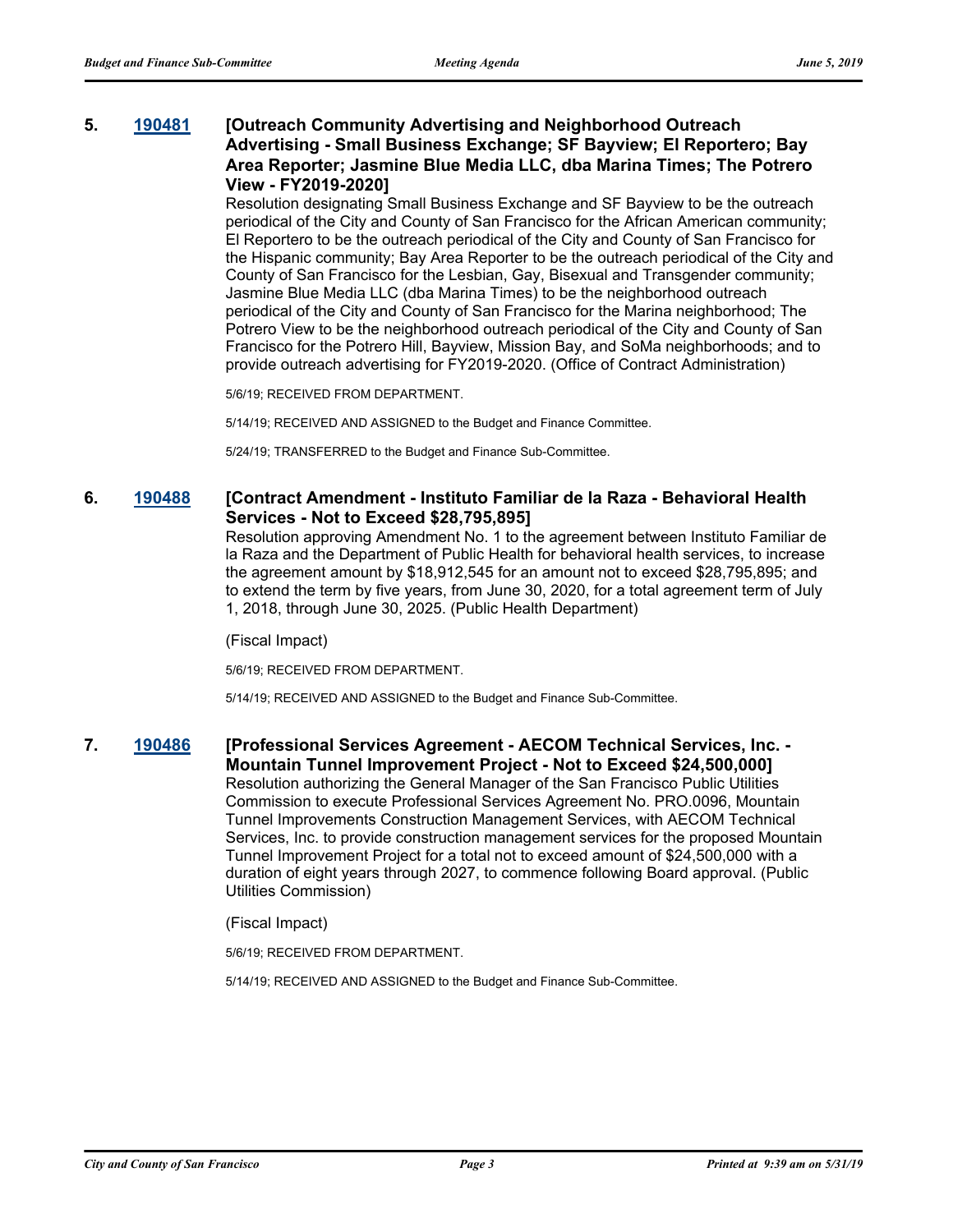# **8. [190575](http://sfgov.legistar.com/gateway.aspx?m=l&id=34697) [Loan Documents - Small Sites Program and Preservation and Seismic Safety Loans for Affordable Housing - 1201 Powell Street, 462 Green Street, 4830 Mission Street, 3280-17th Street, 1411 Florida Street, 65 Woodward Street - Not to Exceed \$48,656,000]**

## **Sponsors: Mayor; Peskin and Ronen**

Resolution approving and authorizing the Director of the Mayor's Office of Housing and Community Development to execute documents relating to loans for the acquisition, rehabilitation, or permanent financing of six project sites pursuant to the Small Sites Program and Preservation and Seismic Safety Program for a total loan amount not to exceed \$48,656,000; confirming the Planning Department's determination under the California Environmental Quality Act; and finding that the Project loans are consistent with the General Plan, and the eight priority policies of Planning Code, Section 101.1.

(Fiscal Impact)

5/21/19; RECEIVED AND ASSIGNED to the Budget and Finance Sub-Committee.

# **9. [190576](http://sfgov.legistar.com/gateway.aspx?m=l&id=34698) [Authorizing Expenditures - SoMa Community Stabilization Fund - \$919,954]**

### **Sponsors: Mayor; Haney**

Resolution authorizing the Mayor's Office of Housing and Community Development to expend the South of Market (SoMa) Community Stabilization Fund dollars in the amount of \$919,954 to address various impacts of destabilization on residents and businesses in SoMa from July 1, 2019, through June 30, 2020. (Mayor's Office of Housing and Community Development)

(Fiscal Impact)

5/21/19; RECEIVED AND ASSIGNED to the Budget and Finance Sub-Committee.

# **ADJOURNMENT**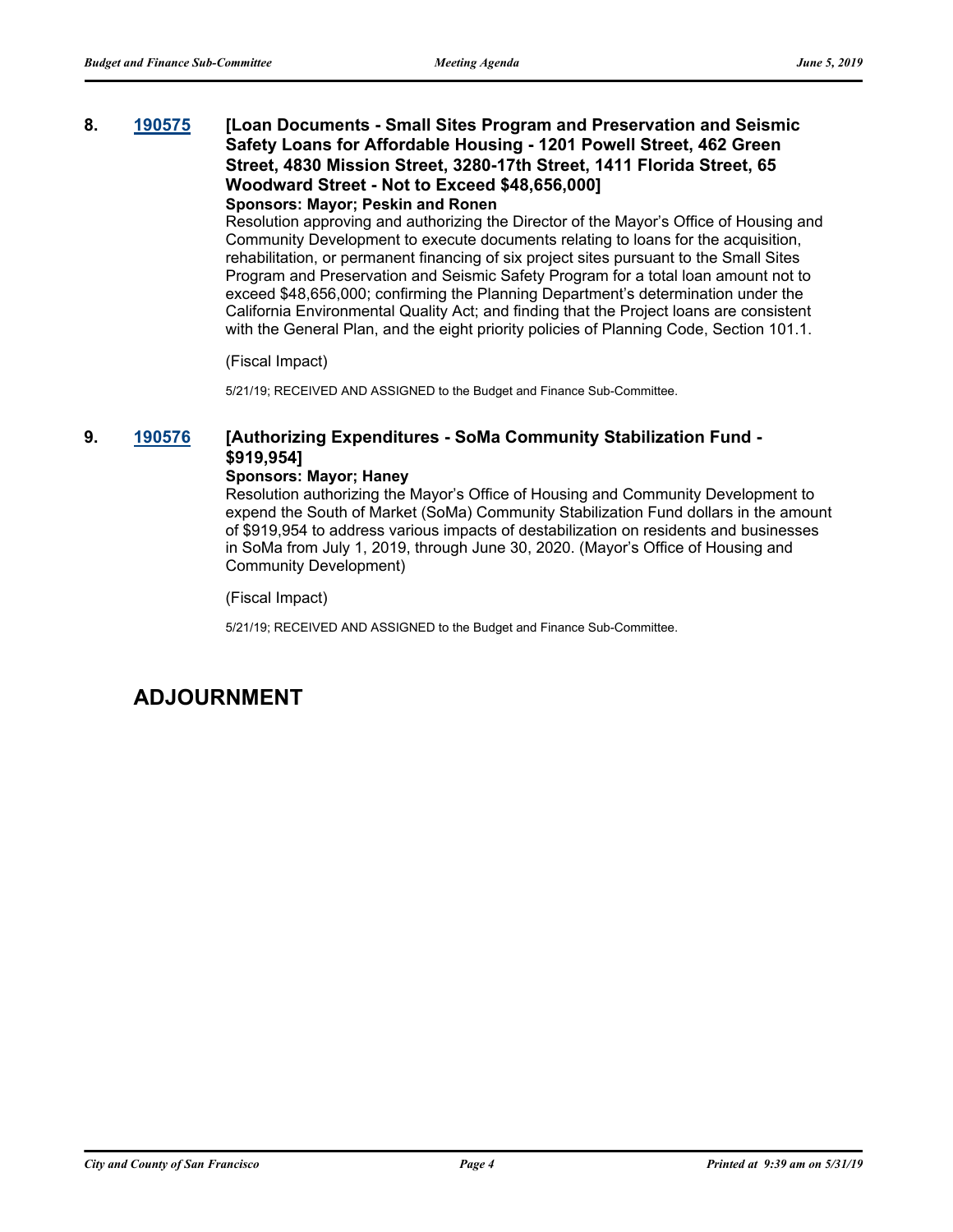# **LEGISLATION UNDER THE 30-DAY RULE**

*NOTE: The following legislation will not be considered at this meeting. Board Rule 3.22 provides that when an Ordinance or Resolution is introduced which would CREATE OR REVISE MAJOR CITY POLICY, the Committee to which the legislation is assigned shall not consider the legislation until at least thirty days after the date of introduction. The provisions of this rule shall not apply to the routine operations of the departments of the City or when a legal time limit controls the hearing timing. In general, the rule shall not apply to hearings to consider subject matter when no legislation has been presented, nor shall the rule apply to resolutions which simply URGE action to be taken.*

## **[190545](http://sfgov.legistar.com/gateway.aspx?m=l&id=34667) [Appropriation - Hetch Hetchy Power and Water Revenue Bonds - Power Capital Improvements - \$27,922,599 - FY2019-20 - De-Appropriation and Re-Appropriation - Capital Projects - \$75,911,397 - De-Appropriation Power Capital Projects - \$15,000,000 - FY2018-19] Sponsors: Mayor; Peskin**

Ordinance appropriating \$27,922,599 of Hetch Hetchy Power and Water Revenue Bonds for the San Francisco Public Utilities Commission (SFPUC) Hetch Hetchy Capital Improvement Program for FY2019-2020, decreasing Hetchy Power and Water Revenue and increasing Hetchy Power and Water Revenue Bond sources by \$21,561,397 and de-appropriating and re-appropriating \$75,911,397 of Hetch Hetchy Capital Project appropriations for FY2019-2020, approved by Ordinance No. 139-18, de-appropriation of \$15,000,000 Streetlight funding in FY2018-2019 and placing \$27,922,599 of Power and Water Bonds, by project on Controller's reserve subject to the Controller's certification of funds availability, including proceeds of indebtedness, and for construction related expenditures (excluding program management, planning and design) for these projects, as applicable, is also subject to the prior occurrence of the SFPUC's and the Board of Supervisors' discretionary adoption of California Environmental Quality Act findings for projects, following review and consideration of completed project related environmental analysis, where required.

(Fiscal Impact; No Budget and Legislative Analyst Report)

5/14/19; ASSIGNED UNDER 30 DAY RULE to the Budget and Finance Sub-Committee.

# **[190546](http://sfgov.legistar.com/gateway.aspx?m=l&id=34668) [Amending Ordinance No. 142-18 - San Francisco Public Utilities Commission Power Revenue Bond Issuance - Not to Exceed \$199,898,526] Sponsors: Mayor; Peskin**

Ordinance amending Ordinance No. 142-18 to authorize an increase of the issuance and sale of tax-exempt or taxable Power Revenue Bonds and other forms of indebtedness by the San Francisco Public Utilities Commission (Commission) to an aggregate principal amount not to exceed \$199,898,526 from \$154,928,059 to finance the costs of various capital projects benefitting the Power Enterprise pursuant to Charter, Sections 9.107(6) and 9.107(8), including amendments to the Charter of the City and County of San Francisco enacted by the voters on June 5, 2018, commonly referred to as Proposition A; authorizing the issuance of Power Revenue Refunding Bonds; declaring the official intent of the Commission to reimburse itself with one or more issues of tax-exempt or taxable bonds or other forms of indebtedness; and ratifying previous actions taken in connection therewith, as defined herein.

(Fiscal Impact; No Budget and Legislative Analyst Report)

5/14/19; ASSIGNED UNDER 30 DAY RULE to the Budget and Finance Sub-Committee.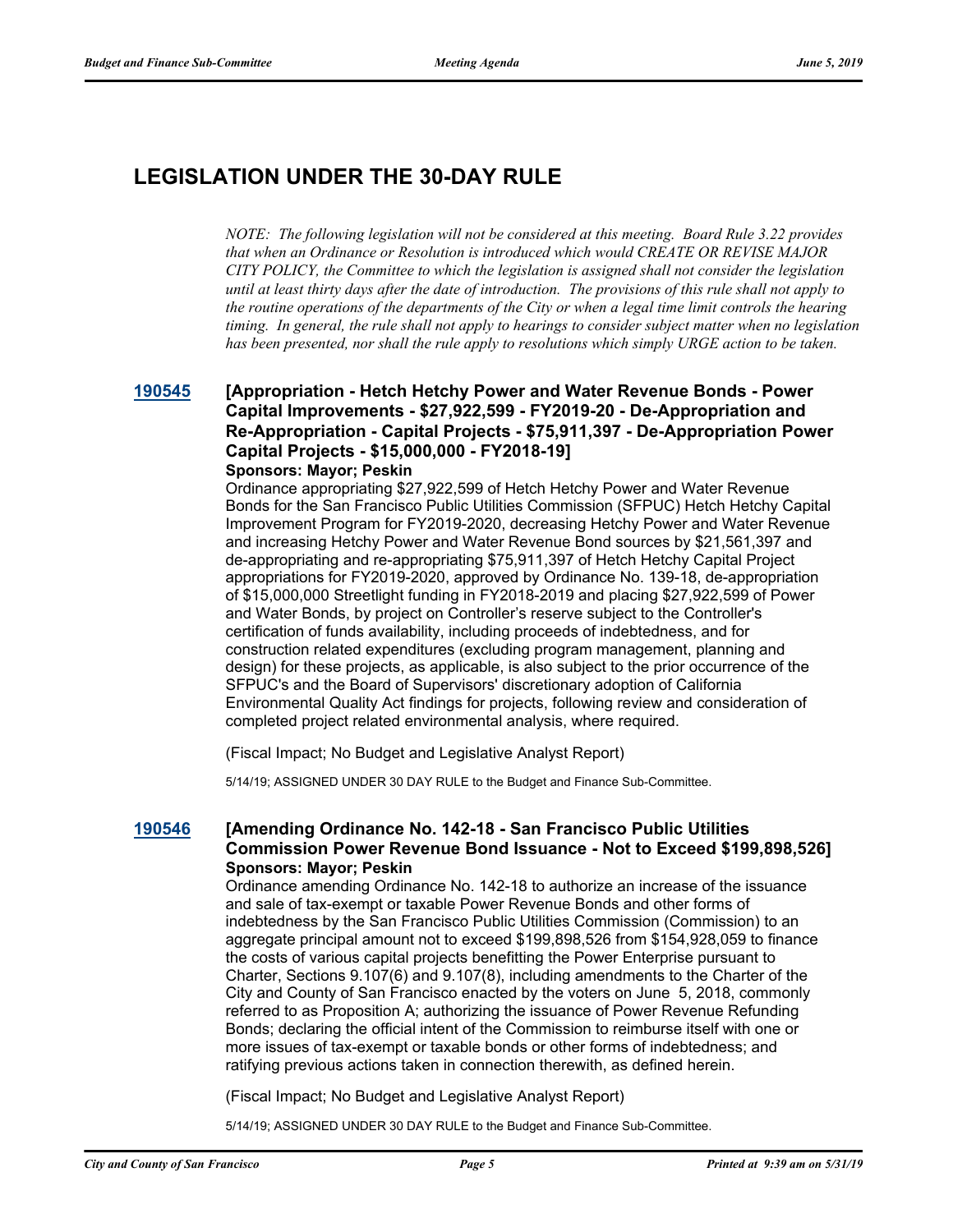## **[190549](http://sfgov.legistar.com/gateway.aspx?m=l&id=34671) [Business and Tax Regulations Code - Transient Occupancy Tax Exemption Increase] Sponsor: Peskin**

Ordinance amending the Business and Tax Regulations Code to increase the daily transient occupancy tax exemption amount from less than \$40 to less than \$52; to increase the weekly transient occupancy tax exemption amount from less than \$100 to less than \$130; and to require review in the September 2022 through September 2024 timeframe by the Controller of the exemption amounts for the purpose of considering adjustments in the amounts.

(Fiscal Impact; No Budget and Legislative Analyst Report)

5/14/19; ASSIGNED UNDER 30 DAY RULE to the Budget and Finance Sub-Committee.

5/16/19; REFERRED TO DEPARTMENT.

**[190584](http://sfgov.legistar.com/gateway.aspx?m=l&id=34706) [Initiative Ordinance - Business and Tax Regulations, Administrative Codes - Tax on Net Rider Fares of Transportation Network Companies, Autonomous Vehicles, and Private Transit Services Vehicles] Sponsors: Mayor; Peskin, Yee, Ronen, Mandelman, Brown, Fewer, Haney, Walton, Stefani and Safai**

> Motion ordering submitted to the voters at an election to be held on November 5, 2019, an Ordinance amending the Business and Tax Regulations Code and Administrative Code to impose an excise tax on the net rider fares for rides facilitated by transportation network companies and rides provided by autonomous vehicles and private transit services vehicles, to fund transportation operations and infrastructure for traffic congestion mitigation in the City; and to increase the City's appropriations limit by the amount collected under the tax for four years from November 5, 2019.

5/21/19; ASSIGNED UNDER 30 DAY RULE to the Budget and Finance Sub-Committee.

5/28/19; REFERRED TO DEPARTMENT.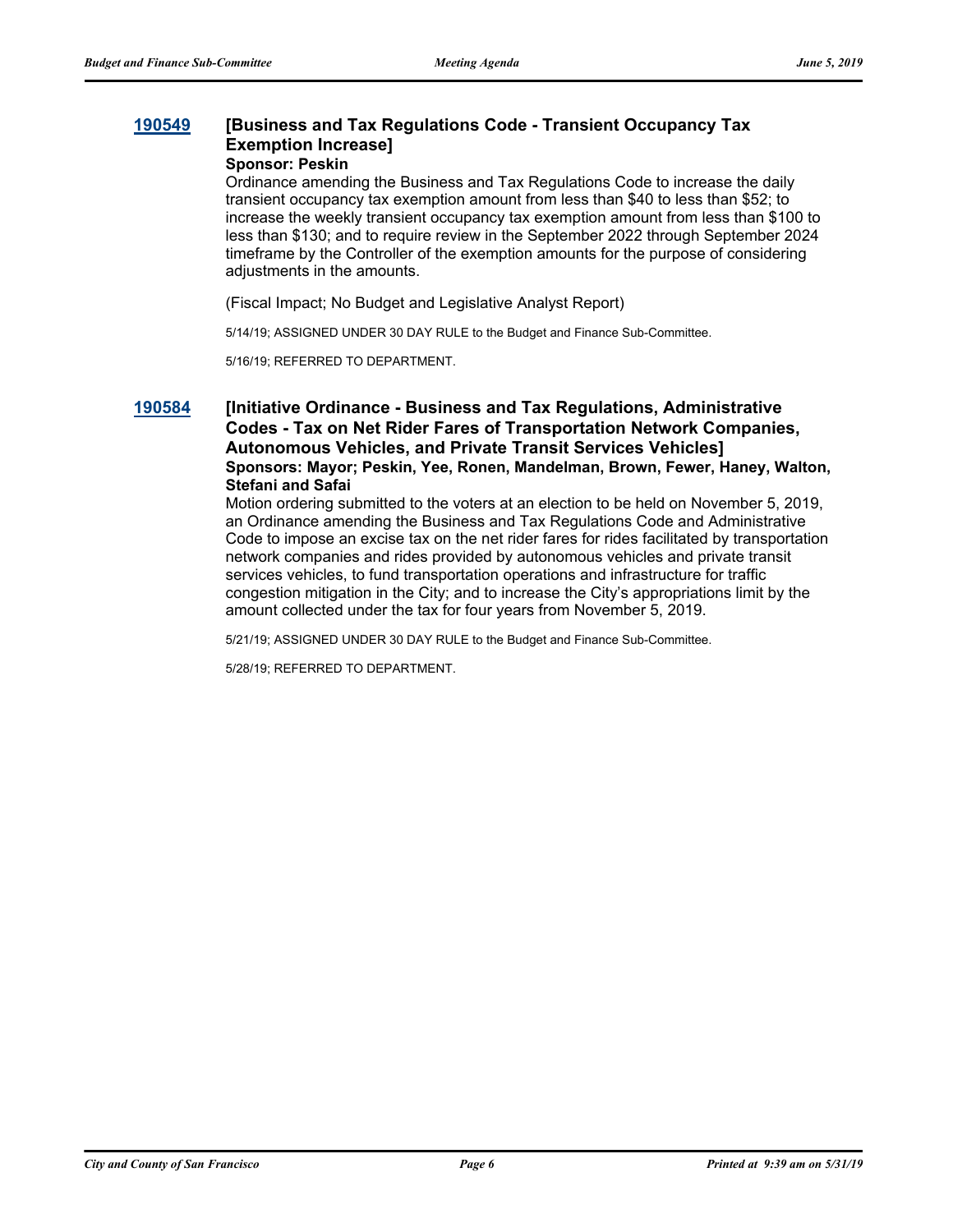# **Agenda Item Information**

Each item on the Consent or Regular agenda may include the following documents:

1) Legislation, 2) Budget and Legislative Analyst report,

3) Department or Agency cover letter and/or report, 4) Public correspondence

Items will be available for review at City Hall, 1 Dr. Carlton B. Goodlett Place, Room 244, Reception Desk.

# **Meeting Procedures**

The Board of Supervisors is the legislative body of the City and County of San Francisco. The Board has several standing committees where ordinances and resolutions are the subject of hearings at which members of the public are urged to testify. The full Board does not hold a second public hearing on measures which have been heard in committee.

Board procedures do not permit: 1) persons in the audience to vocally express support or opposition to statements by Supervisors or by other persons testifying; 2) ringing and use of cell phones, pagers, and similar sound-producing electronic devices; 3) bringing in or displaying signs in the meeting room; and 4) standing in the meeting room.

Each member of the public will be allotted the same maximum number of minutes to speak as set by the President or Chair at the beginning of each item or public comment, excluding City representatives, except that public speakers using interpretation assistance will be allowed to testify for twice the amount of the public testimony time limit. If simultaneous interpretation services are used, speakers will be governed by the public testimony time limit applied to speakers not requesting interpretation assistance. Members of the public who want a document placed on the overhead for display should clearly state such and subsequently remove the document when they want the screen to return to live coverage of the meeting.

IMPORTANT INFORMATION: The public is encouraged to testify at Committee meetings. Persons unable to attend the meeting may submit to the City, by the time the proceedings begin, written comments regarding the agenda items. These comments will be made a part of the official public record and shall be brought to the attention of the Board of Supervisors. Written communications should be submitted to the Clerk of the Board or Clerk of the Committee: 1 Dr. Carlton B. Goodlett Place, Room 244, San Francisco, CA 94102. Communications not received prior to the hearing may be delivered to the Clerk of the Board or Clerk of the Committee at the hearing and you are encouraged to bring enough copies for distribution to all of its members.

LAPTOP COMPUTER FOR PRESENTATIONS: Contact City Hall Media Services at (415) 554-7490 to coordinate the use of the laptop computer for presentations. Presenters should arrive 30 minutes prior to the meeting to test their presentations on the computer.

COPYRIGHT: System content that is broadcasted live during public proceedings is secured by High-bandwidth Digital Content Protection (HDCP), which prevents copyrighted or encrypted content from being displayed or transmitted through unauthorized devices. Members of the public who utilize chamber digital, audio and visual technology may not display copyrighted or encrypted content during public proceedings.

AGENDA PACKET: Available for review in the Office of the Clerk of the Board, City Hall, 1 Dr.Carlton B Goodlett Place, Room 244, or on the internet at http://www.sfbos.org/meetings. Meetings are cablecast on SFGovTV, the Government Channel 26. For DVD copies and scheduling call (415) 554-4188.

LANGUAGE INTERPRETERS: Requests must be received at least 48 hours in advance of the meeting to help ensure availability. Contact Peggy Nevin at (415) 554-5184. AVISO EN ESPAÑOL: La solicitud para un traductor debe recibirse antes de mediodía de el viernes anterior a la reunion. Llame a Peggy Nevin at (415) 554-5184. Paunawa: Ang mga kahilingan ay kailangang matanggap sa loob ng 48 oras bago mag miting upang matiyak na matutugunan ang mga hiling. Mangyaring tumawag ka sa (415) 554-5184.